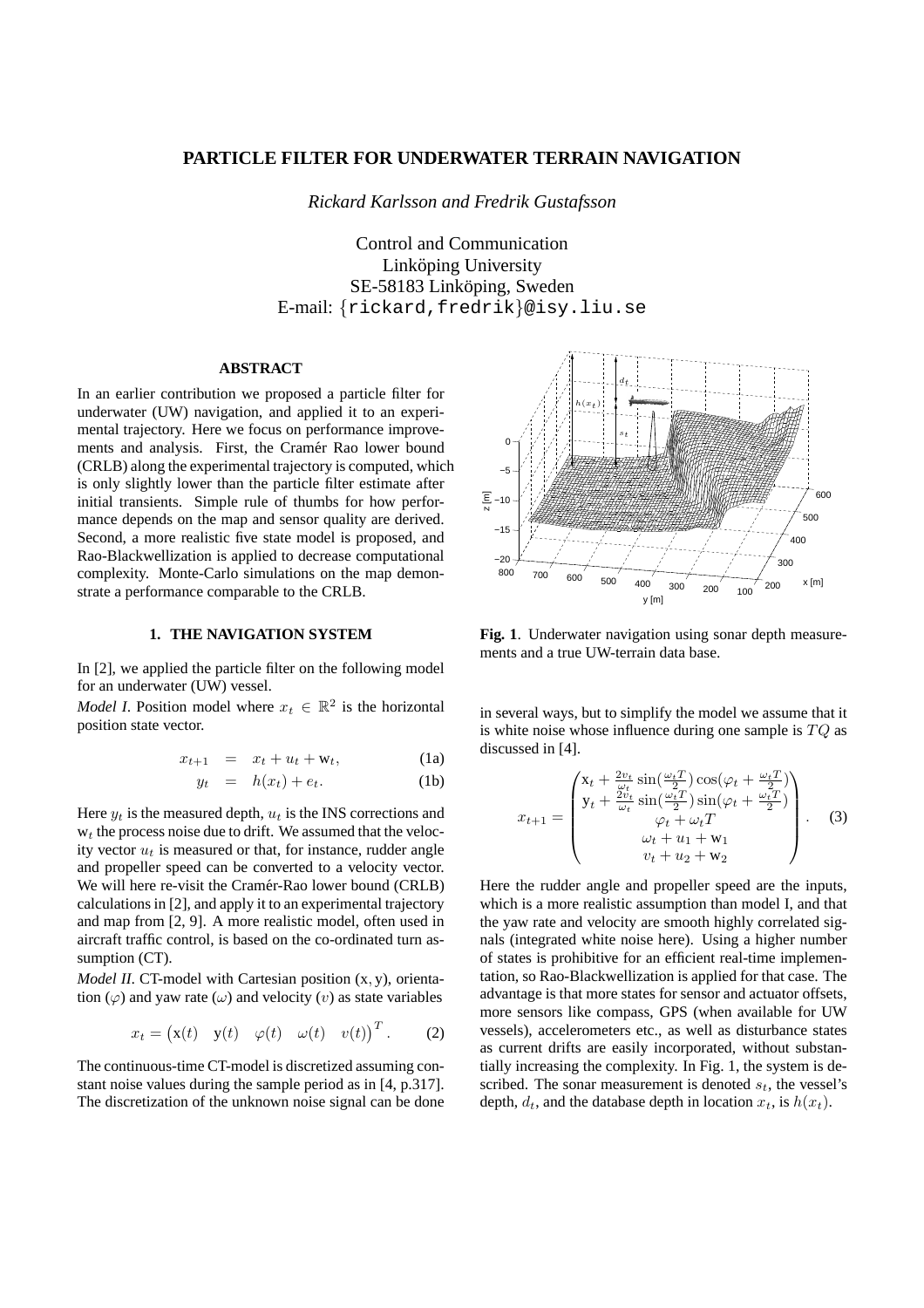#### **2. PARTICLE FILTER**

To solve the non-tractable Bayesian UW-navigation problem in an on-line application without using linearization or Gaussian assumptions, sequential Monte Carlo methods, or particle filters, could be used. Here only a brief description of the theory is given. For more details we refer to [1, 3, 5, 6]. Consider

$$
x_{t+1} = f(x_t, u_t, \mathbf{w}_t), \tag{4a}
$$

$$
y_t = h(x_t) + e_t,\tag{4b}
$$

where  $x_t \in \mathbb{R}^n$  denotes the state of the system,  $u_t$  the input signal and  $y_t$  the observation at time t. The process noise  $w_t$  and measurement noise  $e_t$  are assumed independent with densities  $p_{w_t}$  and  $p_{e_t}$  respectively. Let  $\mathbb{Y}_t = \{y_i\}_{i=1}^t$  be the set of observations until present time. The particle filter method provides an approximative Bayesian solution to

$$
p(x_{t+1}|\mathbb{Y}_t) = \int_{\mathbb{R}^n} p(x_{t+1}|x_t) p(x_t|\mathbb{Y}_t) dx_t,
$$
 (5a)

$$
p(x_t|\mathbb{Y}_t) = \frac{p(y_t|x_t)p(x_t|\mathbb{Y}_{t-1})}{p(y_t|\mathbb{Y}_{t-1})}.
$$
 (5b)

by approximating the probability density  $p(x_t|\mathbb{Y}_t)$  by a large set of N particles  $\{x_t^{(i)}\}_{i=1}^N$ , where each particle has an assigned relative weight,  $\gamma_t^{(i)}$ , such that all weights sum to unity. The location and weight of each particle reflect the value of the density in the region of the state space. The likelihood  $p(y_t|x_t)$  is calculated from (4) yielding

$$
\gamma_t = p(y_t|x_t) = p_{e_t}(y_t - h(x_t)).\tag{6}
$$

By introducing a resampling step as in [5] problems with divergence can be handled. This is referred to as *sampling importance resampling* (SIR), and is summarized in Alg 1.

# **Sampling Importance Resampling (SIR)**

- 1. Generate N samples  $\{x_0^{(i)}\}_{i=1}^N$  from  $p(x_0)$ .
- 2. Compute  $\gamma_t^{(i)} = p_e(y_t|x_t^{(i)})$  and normalize, i.e.,  $\bar{\gamma}_t^{(i)} = \gamma_t^{(i)} / \sum_{j=1}^N \gamma_t^{(j)}, i = 1, \dots, N.$
- 3. Generate a new set  $\{x_t^{(i*)}\}_{i=1}^N$  by resampling with replacement N times from  $\{x_t^{(i)}\}_{i=1}^N$ , with probability  $\bar{\gamma}_t^{(j)} = Pr\{x_t^{(i\star)} = x_t^{(j)}\}.$
- 4. Prediction:  $x_{t+1}^{(i)} = f(x_t^{(i\star)}, u_t, w_t^{(i)}), i = 1, ..., N$ using different noise realizations.
- 5. Increase  $t$  and iterate to step 2.

#### **Alg. 1.** Sampling Importance Resampling.

If part of the state vector is linear-Gaussian the computational complexity can be reduced in many cases using the Rao-Blackwellizations technique [7, 8]. In principle the posterior density is divided in two parts by conditioning

and applying Bayes theorem. Hence, the conditional linear-Gaussian states are estimated with a Kalman filter (one for each particle, but with the structure below the covariance is the same for all) and the nonlinear states with the particle filter. Partitioning the state vector in (3) as  $x_t = (z_t^T, m_t^T)^T$ , where  $z_t = (\varphi, \omega, v)^T$  and  $m_t = (x, y)$ , the structure with the linear-Gaussian equation (7b) is given by

$$
z_{t+1} = f(z_t, m_t) + \mathbf{w}_{z,t}, \tag{7a}
$$

$$
m_{t+1} = A_t m_t + \mathbf{w}_{m,t},\tag{7b}
$$

$$
y_t = h(z_t) + C_t m_t + e_t.
$$
 (7c)

## The algorithm is summarized in Alg 2. **Rao-Blackwellized SIR (RB-SIR)**

- 1. Generate N samples  $\{z_0^{(i)}\}_{i=1}^N$  from  $p(z_0)$  and let  $\{\hat{m}_{0|-1}^{(i)}, P_{0|-1}\}, i = 1, \ldots, N.$
- 2. Compute  $\gamma_t^{(i)} = p_e(y_t|z_t^{(i)})$  and normalize, i.e.,  $\bar{\gamma}_t^{(i)} = \gamma_t^{(i)} / \sum_{j=1}^N \gamma_t^{(j)}, \; i = 1, \dots, N.$
- 3. Generate a new set  $\{x_t^{(i*)}\}_{i=1}^N$  by resampling with replacement N times from  $\{x_t^{(i)}\}_{i=1}^N$ , with probability  $\bar{\gamma}_t^{(j)}$  =  $Pr\{x_t^{(i\star)} = x_t^{(j)}\}.$

Kalman filter measurement update,  $i = 1, \ldots, N$ .

$$
\hat{m}_{t|t}^{(i)} = \hat{m}_{t|t-1}^{(i)} + K_t(y_t - h(z_t) - C_t \hat{m}_{t|t-1}^{(i)}
$$
\n
$$
P_{t|t} = P_{t|t-1} - K_t C_t P_{t|t-1}
$$
\n
$$
K_t = P_{t|t-1} C_t^T (C_t P_{t|t-1} C_t^T + R_t)^{-1}
$$

)

4. Prediction:  $z_{t+1}^{(i)} = f(x_t^{(i\star)}, u_t, w_{z,t}^{(i)}), i = 1, ..., N$  using different noise realizations.

Kalman filter time update,  $i = 1, \ldots, N$ .

$$
\hat{m}_{t+1|t}^{(i)} = A_t \hat{m}_{t|t-1}^{(i)} + B_t u_t
$$

$$
P_{t+1|t} = A_t P_{t|t} A_t^T + Q_{m,t}
$$

5. Increase  $t$  and iterate to step 2.

**Alg. 2.** Rao-Blackwellized SIR (RB-SIR) for eq. (7).

### **3. THE CRAMER-RA ´ O LOWER BOUND (CRLB)**

The simplified model (model I) consists of position only in order to derive and interpret the CRLB in terms of fundamental noise properties. The observation relation consists of sonar measurements of the depth, where  $e_t$  is the measurement noise. Using standard notations we consider independent noise sources, with variances  $Q_t = \mathbb{E}\{\mathbf{w}_t \mathbf{w}_t^T\}$  and  $R_t = \mathbb{E}\lbrace e_t e_t^T \rbrace$ . The CRLB for one step prediction with models according to (1) is given in [1, 3]. We can formulate this as

$$
P_{t+1} = (P_t^{-1} + \mathbb{E}\{\varphi(x_t)R_t^{-1}\varphi^T(x_t)\})^{-1} + Q_t, \quad (8)
$$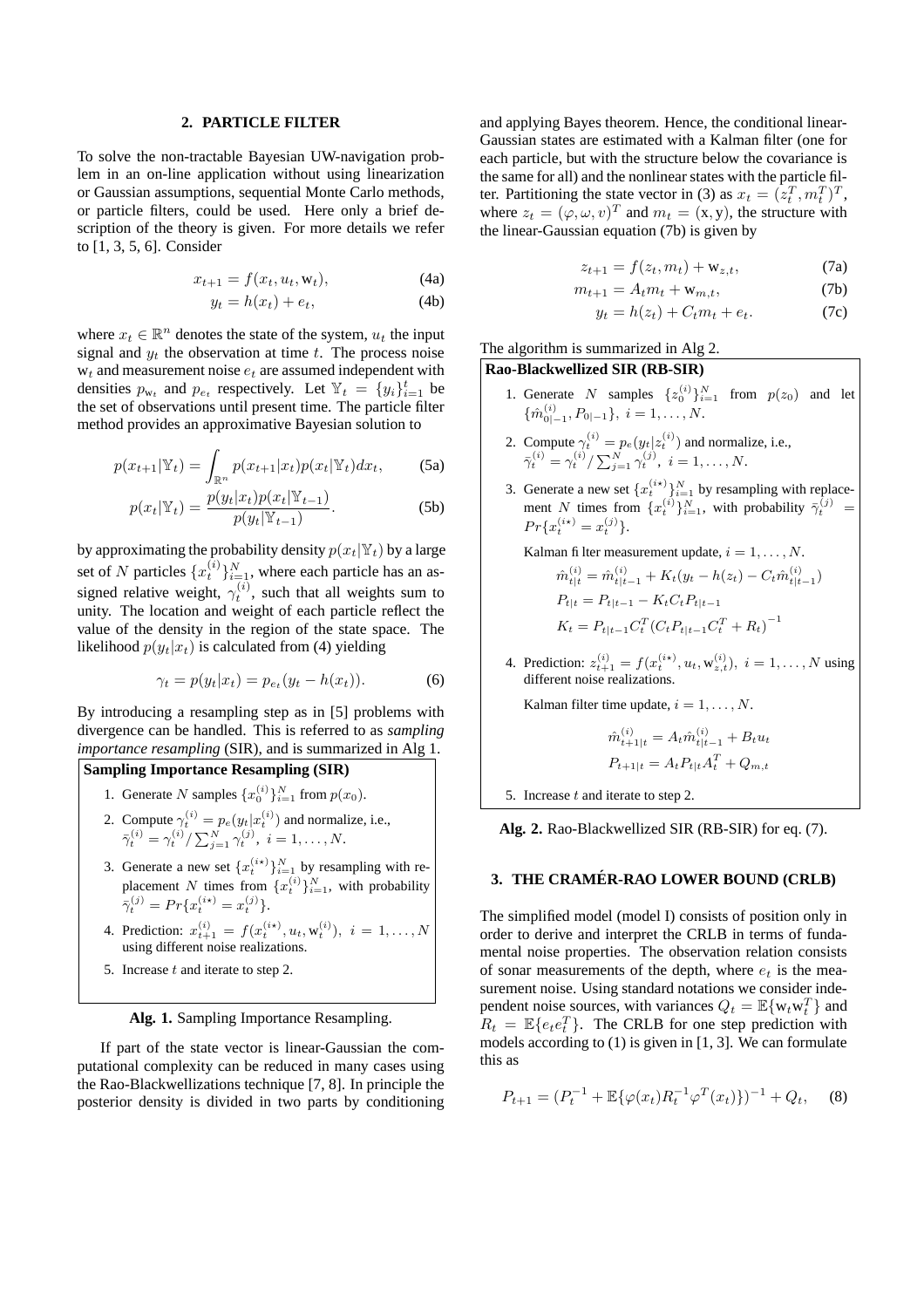where  $P_t$  is the covariance matrix for the estimation error, evaluated around the position  $x_t$  and where

$$
\varphi(x_t) = \nabla_x h(x)|_{x = x_t}.\tag{9}
$$

For scalar measurements,  $R_t = r$ , we have

$$
P_{t+1} = (P_t^{-1} + r^{-1}Z_t)^{-1} + Q_t, \tag{10}
$$

$$
Z_t = \mathbb{E}\{\varphi(x_t)\varphi^T(x_t)\}.
$$
 (11)

We are interested in the stationary behavior in each position, i.e.,  $Z_t = Z(x)$ . The assumption is that we get the global behavior by studying the covariance locally in each position. For stationary systems,  $P_t \to \bar{P}(x)$ , we have

$$
\bar{P}(x) = (\bar{P}^{-1}(x) + r^{-1}Z(x))^{-1} + Q
$$
  
=  $(I + \bar{P}(x)r^{-1}Z(x))^{-1}\bar{P}(x) + Q$   
 $\approx (I - \bar{P}(x)r^{-1}Z(x))\bar{P}(x) + Q.$  (12)

Hence the covariance  $\overline{P}$  for the CRLB is given by

$$
\bar{P}r^{-1}Z(x)\bar{P} = Q,\t\t(13)
$$

under the assumption that the Taylor expansion is valid, i.e.,  $\bar{P}r^{-1}Z(x)$  is small. If not the covariance is iterated until convergence. The actual value of  $Z$  is given by substituting the expected mean by the sample average in a neighborhood of x. It is natural to assume  $Q = q \cdot I_{2 \times 2}$ . Factorization of the symmetric positive-definite matrix  $Z = \Lambda \Lambda^T$  using a symmetric matrix square root  $\Lambda$  in (13) yields

$$
q \cdot I_{2 \times 2} = r^{-1} \bar{P} \Lambda \Lambda^T \bar{P}^T = r^{-1} \bar{P} \Lambda (\bar{P} \Lambda)^T.
$$
 (14)

Identifying  $\bar{P} = \Lambda^{-1} \sqrt{qr}$ , we have  $\bar{P}^2 = \bar{P} \bar{P}^T = qr Z^{-1}$ . We can directly interpret this relation, for example increased model uncertainty  $(q)$  yields higher covariance. Conversely, a better sensor (smaller  $r$ ) or higher terrain excitation (larger  $Z$ ) reduces  $\overline{P}$ . By subtracting the process noise the CRLB for estimation is given, which can be compared with the root mean square error (RMSE) from Monte Carlo simulations.

### **4. EXPERIMENTS AND SIMULATIONS**

The particle filter is tested on experimental data from an UW-vessel system as well as evaluating Monte Carlo simulations from simulation data. The CRLB calculations from Section 3 are compared to the particle filter RMSE.

**CRLB and map generation**. In [9] an UW-terrain map was collected using sonar depth measurements and differential GPS. In Fig. 3 (a) the original data is shown. The depth data is here resampled and interpolated to a uniform grid presented in Fig. 1. If the level curves are studied one can see that the terrain is sufficiently varied even in the somewhat flat regions for successful positioning. The CRLB values for each position in the map are given in Fig. 2 with



**Fig. 2.** CRLB  $\|\bar{P}\|$  for each position and the trajectory (light grey line) used in the Monte Carlo simulations.

 $||\bar{P}|| = \sqrt{tr\{\bar{P}\}}$ . CRLB values above 15 m are truncated to enhance the resolution in interesting regions.

**Experimental test run.** The SIR method is tested on the UW-map and initialized by placing particles uniformly over the entire map. The process and measurement noises are assumed Gaussian with covariances  $Q = I_{2\times 2}$  and  $R = 0.1$ respectively. The filter uses model I and is initialized with  $N = 20000$  particles, but after a few iteration it is reduced to 5000. The depth of the vessel is constant during the experiment. The input signal  $u_t$  is from the GPS computed position since no true speedometer was present. However, the signal is perturbed to emulate true performance by adding an error of 10 percent with a uniform distribution. In Fig. 3 (a) the data used in the depth map generation is shown, together with the vessels true trajectory. In Fig. 3 (b) the mean value estimate is shown from the particle filter. The original sample rate was 10 [Hz], but data was decimated so the filter was updated with 0.2 [Hz]. The model used in the experiment is the one presented in Section 3. Also in Fig. 3 (b) the RMSE from the particle filter is presented together with the CRLB as a function of time. The CRLB is not calculated in regions where the depth data is too sparse to ensure a well defined gradient. In Fig. 3 (b) it is indicated approximately when the vessel is close to the steep UW-slope. Note also that the RMSE is from a true experiment, so only one realization is compared to the ensemble averaged CRLB.

**Monte Carlo simulations.** In a Monte Carlo simulation the particle filter performance is evaluated using 500 simulations on the true depth map, but with simulated sensors using the trajectory indicated in Fig. 2. Both the SIR and the RB-SIR are evaluated using the RMSE as seen in Fig. 4 using  $N = 10000$  and  $N = 2000$  particles respectively. These are reduced by half at sample 20 and 50. In the